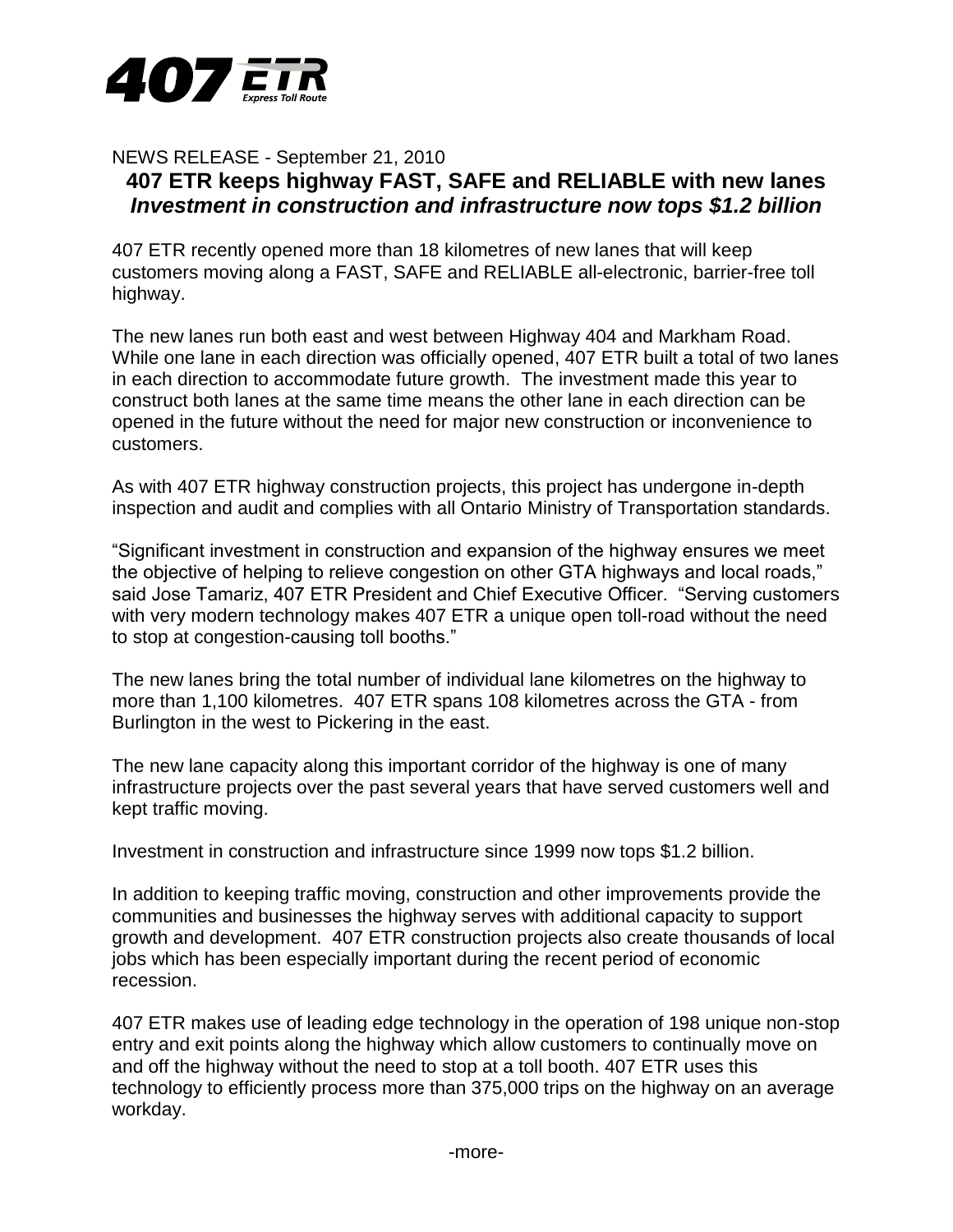407 ETR was recently recognized by the Intelligent Transportation Systems Society of Canada for its vehicle fingerprinting system. 407 ETR was awarded the first ever New Canadian Commercial Technology/Innovation or Research and Development Award. In addition to other national and international awards that have recognized the high level of service and innovation at 407 ETR, the company also recently achieved ISO 9001:2008 status.

407 ETR continues to have an excellent safety record which provides drivers and their families important reassurance when travelling on the highway. Close adherence to safety standards and a high-quality maintenance program have given the highway an exceptional safety record. 407 ETR monitors the highway at all times using an extensive fibre optic network of CCTV cameras and through highway operations staff patrols.

It is now a well established fact that keeping traffic moving at a steady, reasonable speed and avoiding stop-and-go traffic congestion reduce both fuel consumption and the release of carbon dioxide  $(CO<sup>2</sup>)$  emissions into the air from vehicles. As a toll highway that controls congestion and keeps cars moving, use of 407 ETR reduces the environmental impact of driving.

407 ETR recently set a new one-day traffic record. On Wednesday, June 30, 2010 a record 454,275 trips were taken. In addition to investments in new construction and infrastructure, 407 ETR continues to appreciate its customers' loyalty and has offered more than \$40 million to customers as part of its "ETR Rewards" customer loyalty program. The company also offers periodic incentives to customers to sign-up for automatic payment. The program provides customers with their statement and then allows 10 days for customers to review it prior to their credit card or account being debited.

Recognition of the needs of the community is important to 407 ETR. As part of this recognition, 407 ETR, together with employees have donated to local and international charities and sponsors several major conferences and events.

407 ETR Concession Company Limited is the operator and manager of Highway 407, which extends 108 kilometres east-west, just north of Toronto. 407 International Inc., the sole shareholder of 407 ETR, is owned by a consortium comprised of Cintra Infraestructuras, Intoll and SNC-Lavalin.

- 30 -

**Contact**

Kevin Sack Vice-President, Communications and Government Relations 407 ETR Concession Company Limited Telephone 905-264-5374, Email: [ksack@407etr.com](mailto:ksack@407etr.com) Visit [www.407etr.com](http://www.407etr.com/) for further information.